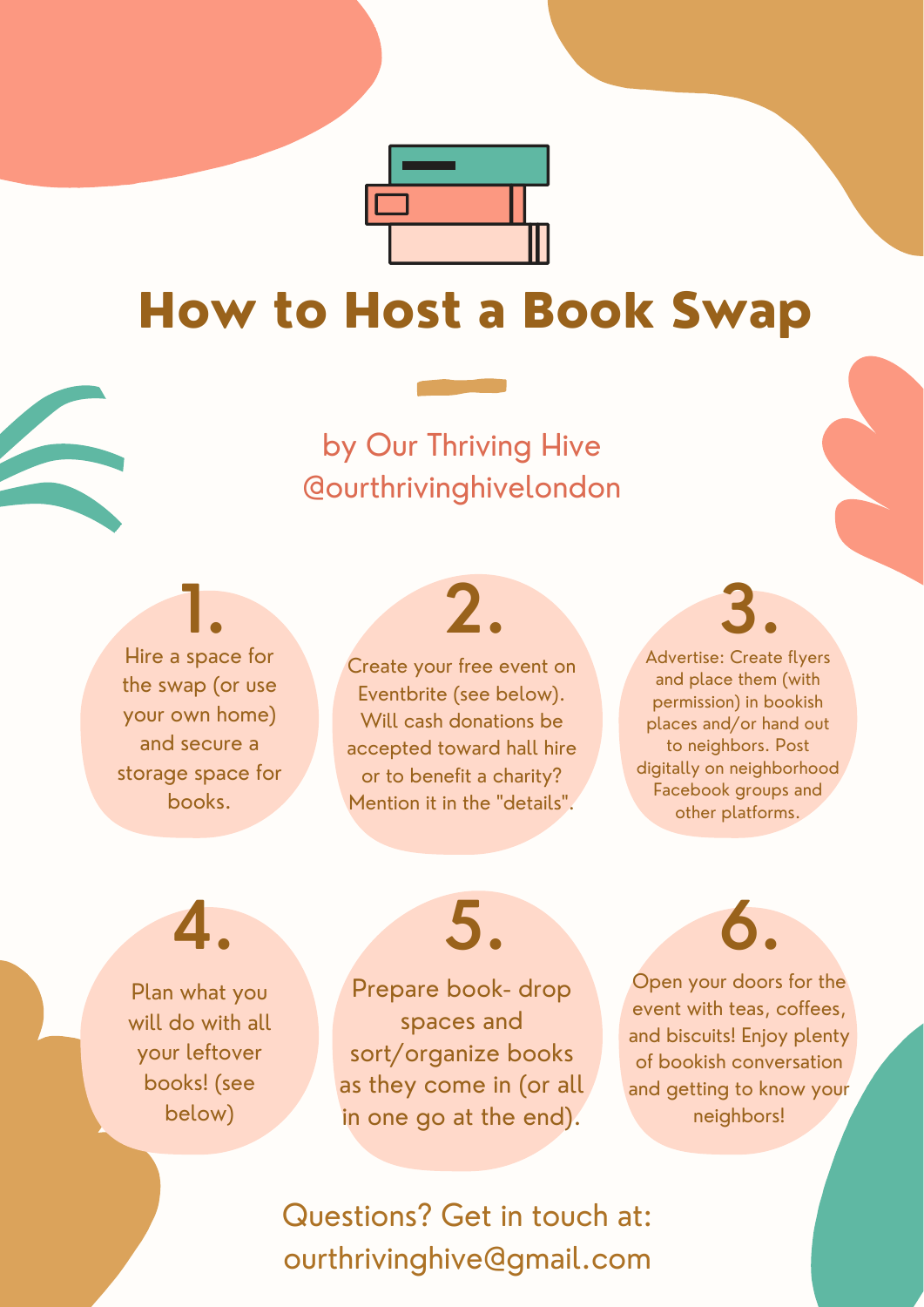## **How to create an Eventbrite event:**

[https://www.eventbrite.co.uk/support/articles/en\\_US/Multi\\_Group\\_How\\_To/how-to-create-an-event?lg=en\\_GB](https://www.eventbrite.co.uk/support/articles/en_US/Multi_Group_How_To/how-to-create-an-event?lg=en_GB)

#### **Summary:**

Swap your well-loved books (or at least the ones you're willing to part with) for some summer holiday reading!

#### **Details:**

Start the summer holiday with a few new-to-you books! It's a fun, sustainable, community-minded way to shop for your books.

How does it work?

Step 1: Get a FREE ticket on Eventbrite. Invite some friends to do the same!

Step 2: You will receive an email confirming your ticket, designated drop-off location (Northfields, Ealing), a list of accepted items to donate, and venue/parking information.

Step 3: Go through your shelves for books that you are willing to part with (I know it's difficult). We will accept: Books for all ages, in all genres, graphic novels, cookbooks, recent editions of magazines, sheet music, never-been-used journals, 2022 calendars or diaries. Please make sure that all items are in good condition (no pages ripped or missing, and no markings).

Step 4: From now, until two days before the swap (7 July), bag or box up your books and drop them at the designated location specified in your confirmation email. You may drop off as many books as you like as long as they are in good condition.

Step 5: The day of the swap, arrive between the specified times with your ticket. Select up to 5 items (often more depending on how much has been donated) and check out with a volunteer.

Nothing to swap? You still need to register. During the last hour (2:00-3:00pm), the swap will become a "giveaway" for those who had nothing to swap (5 items max).

After the swap: Leftover books will either be saved for the next swap, sold, or donated. If you'd like to make a cash contribution at the swap, all donations will benefit the Northfields Community Library!

Follow me @ourthrivinghivelondon

Questions? ourthrivinghive@gmail.com

**"Details" Tab:** Feel free to copy and paste anything that would be helpful!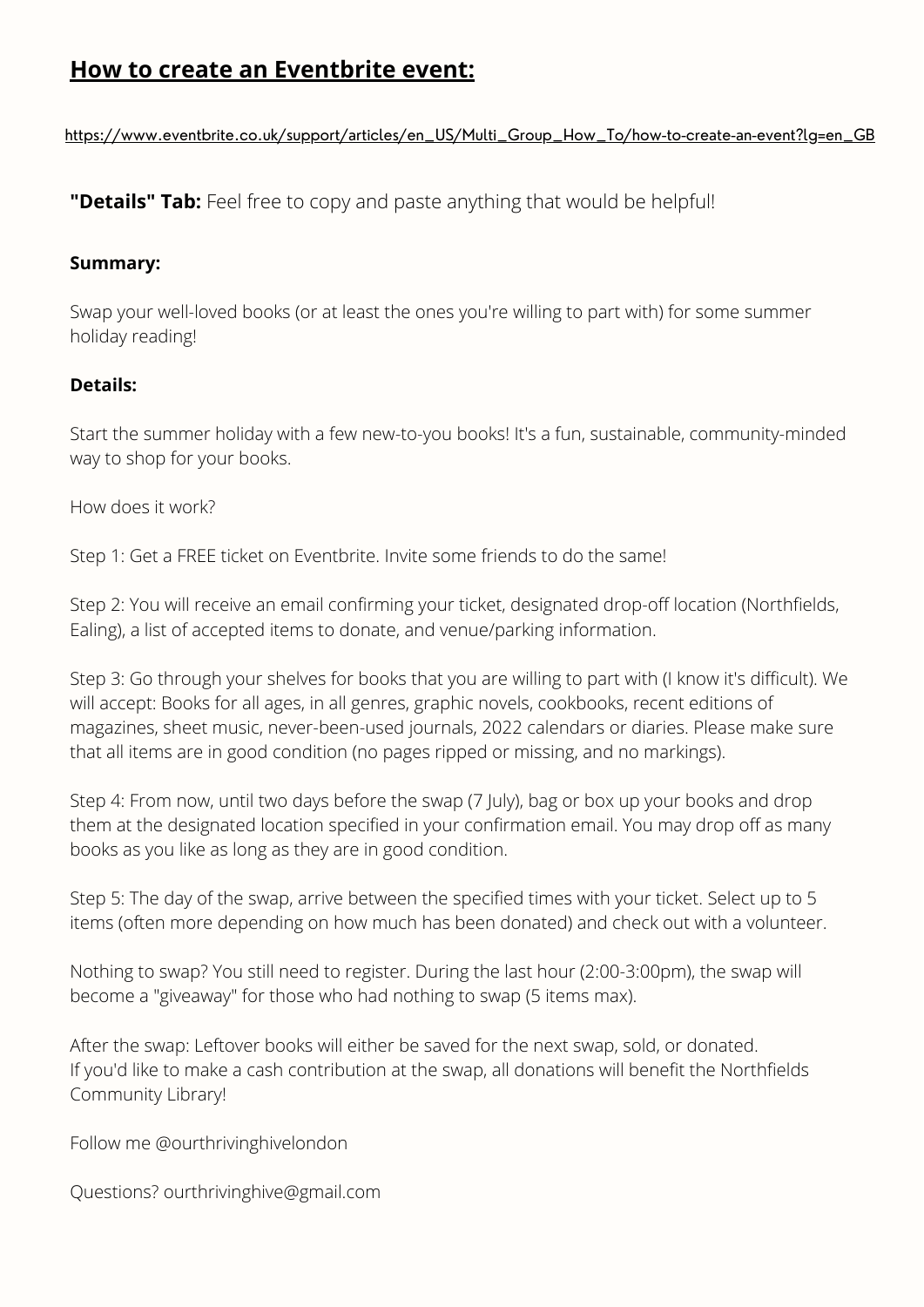## **"Order Options" "Order Confirmation" tab:**

Thanks for registering! Be sure to also check your JUNK MAIL as your confirmation may end up there! When you get your confirmation email, remember to jot down the exact location of my home as I don't have it listed publicly.

Please note that the time of the swap will be from 11:00-15:00.

See you at the swap!

**Brittany** 

### **Message for Order confirmation:**

### **Customise email:**

Thanks for registering for the Summer Book Swap! Please jot down this address for both the drop box and swap location:

### SWAP ADDRESS HERE

There will be a black box labeled "Book Swap Dropbox" for you to drop your books. Feel free to drop off as many as you'd like, as long as they are in good condition.

Acceptable items to drop:

Books for all ages, in all genres, graphic novels, cookbooks, recent editions of magazines, sheet music, never-been-used journals, 2022 or 2023 calendars or diaries. Please make sure that all items are in good condition (no pages ripped or missing, and no markings).

Parking: Street parking is available during the times of the swap. When you drop your books, please be aware that there are parking restrictions from 9-10am and 3-4pm. The closest stations are Boston Manor and Northfields.

Please note that the time of the swap will be from 11:00-15:00.

Want to see what else I'm up to? Follow @ourthrivinghivelondon See you at the swap!

Brittany